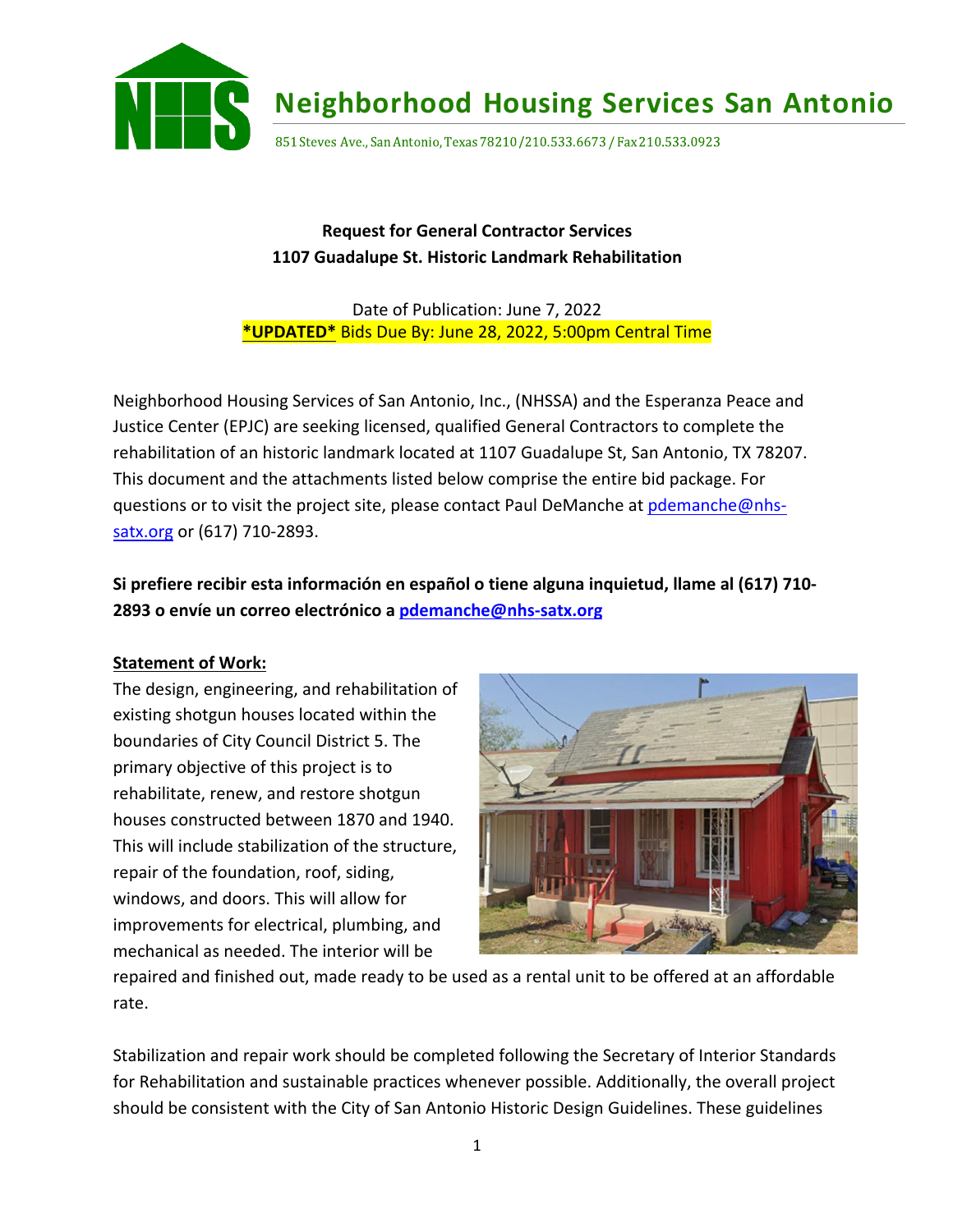and methods will ensure the retention of the common characteristics of environmental, economic, and cultural sustainably of this housing type.

#### **Qualifications Sought:**

Contractors should have knowledge of pre-1940 construction materials and methods; demonstrated ability to meet the Secretary of Interior's Standards for the Treatment of Historic Properties; experience with repair and rehabilitation of pre-1940 single family housing stock; and experience with the permit, design review, and inspection process in San Antonio.

#### **Project Details:**

*Property address:* 1107 Guadalupe St, San Antonio, TX 78207. The structure is single-family. The site is zoned Historic and listed on the City of San Antonio's Shotgun House Inventory.

*Building plans and specifications:* Attached. NHSSA and EPJC are open to recommendations and modifications to the scope presented, including suggestions to salvage and reuse original materials, increase energy efficiency, increase handicap accessibility, and/or reduce overall costs. These recommendations should be included in the bid submission and clearly marked.

#### **Bid Instructions:**

Please ensure that bids include the following components:

- 1. **Cover Page** (template attached)
- 2. **Attachments,** including the following:
	- o *Description of prior experience with similar projects.* The description should demonstrate relevant experience and quality of work using a list of projects with scope and addresses; photos of work completed; a resume or portfolio. The projects should demonstrate your ability to meet the Secretary of Interior's Standards for the Treatment of Historic Properties; knowledge of the construction methods and materials commonly found in existing housing stock built before 1940; familiarity with local history and construction methods; and experience with local environmental and historic-preservation regulations, and local design review and permit processes.
	- o *Timeline* for completing the work—please include information on when you can begin work and how long it will take to complete the job.
	- o At least *two (2) references* for similar work recently completed on pre-1940 housing stock—please provide the name and contact information (email and/or phone) for each reference, and the work completed for them.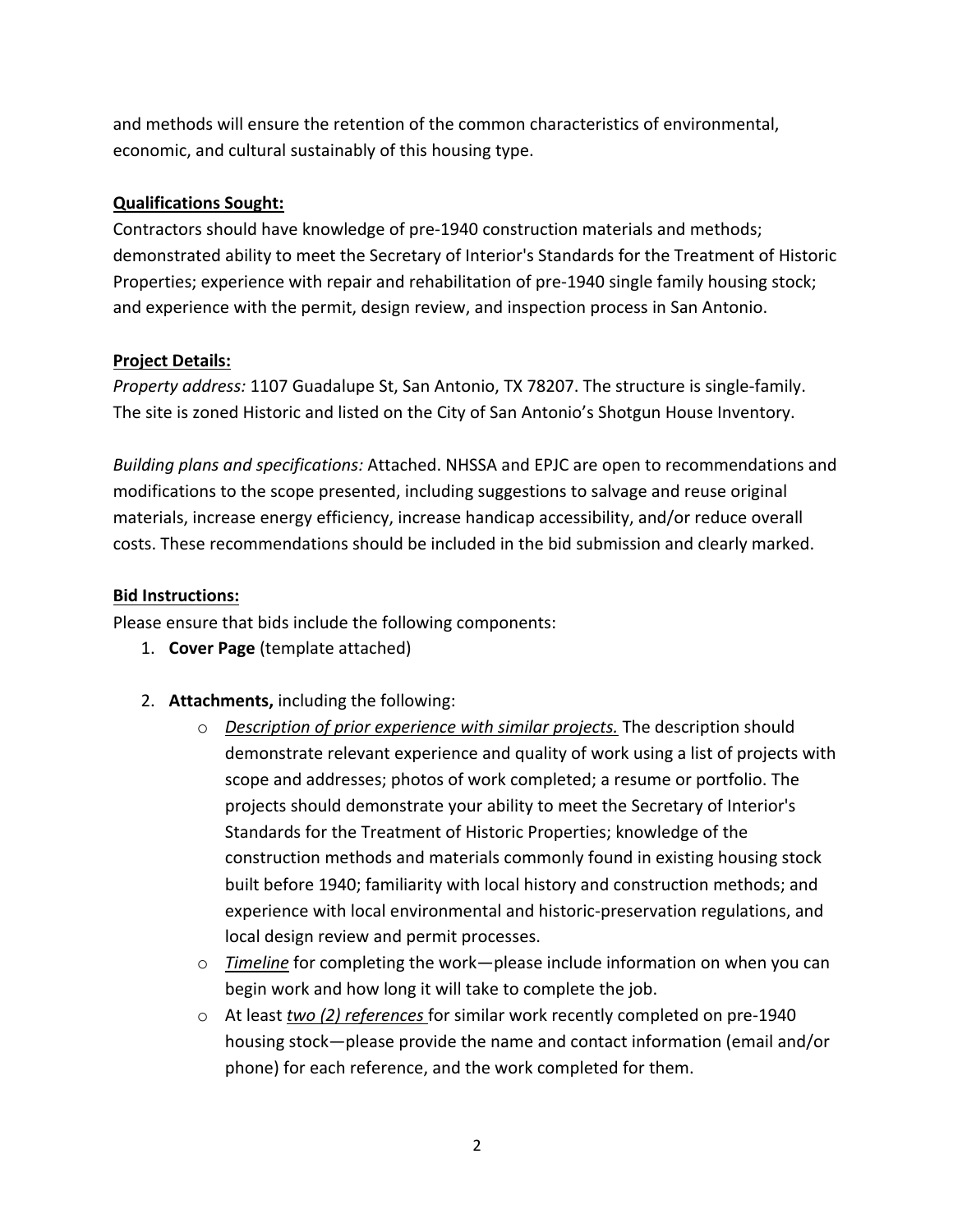- o Any relevant *certifications and licenses*, including status as a Small and Minorityowned Business Enterprise, and/or Women-owned Business Enterprise. Please attach documentation providing evidence of any certification or license.
- 3. **Scope and Bid Form**, template attached, to include the following information:
	- o A *detailed description of the work* to be performed—please address each item in the attached scope and bid form, as well as any additional items that you believe are necessary. The scope of work must be in accordance with the Secretary of the Interior Standards for Rehabilitation and local design guidelines.
	- o All *costs* necessary to complete the work, including all required permits and inspections.

*DUE DATE:* Bids must be submitted via email to pdemanche@nhs-satx.org. Bids must be submitted no later than **June 28, 2022, 5:00pm Central Time (\*UPDATED\*)**. Any bid received after this deadline will not be considered.

## **Contractor Selection**

Bids will be scored, and a contractor selected based on the following criteria:

- Reasonableness of pricing, including suggestions for increasing cost-savings, if applicable.
- Timeliness of delivery: ability to start and complete work in a timely manner.
- Track record: relevant experience with similar projects.
- Completeness of bid: level of detail provided in the bid documents; failure to address certain elements of the scope without explanation will result in a lower score.
- Additional points will be provided for
	- o Small and Minority-owned Business Enterprises
	- o Women-owned Business Enterprises

NHSSA and EPJC reserve the right to reject any bid which, in their sole discretion, is not financially feasible. Past performance, experience, and ability to meet deadlines will all be taken into consideration.

## **Additional Requirements**

To be eligible for hire, contractors will be required to provide the following (if not already provided):

- 1. Copy of current Contractor's License
- 2. Copy of current Business License
- 3. Copy of insurance certificate(s) showing all required insurance policies